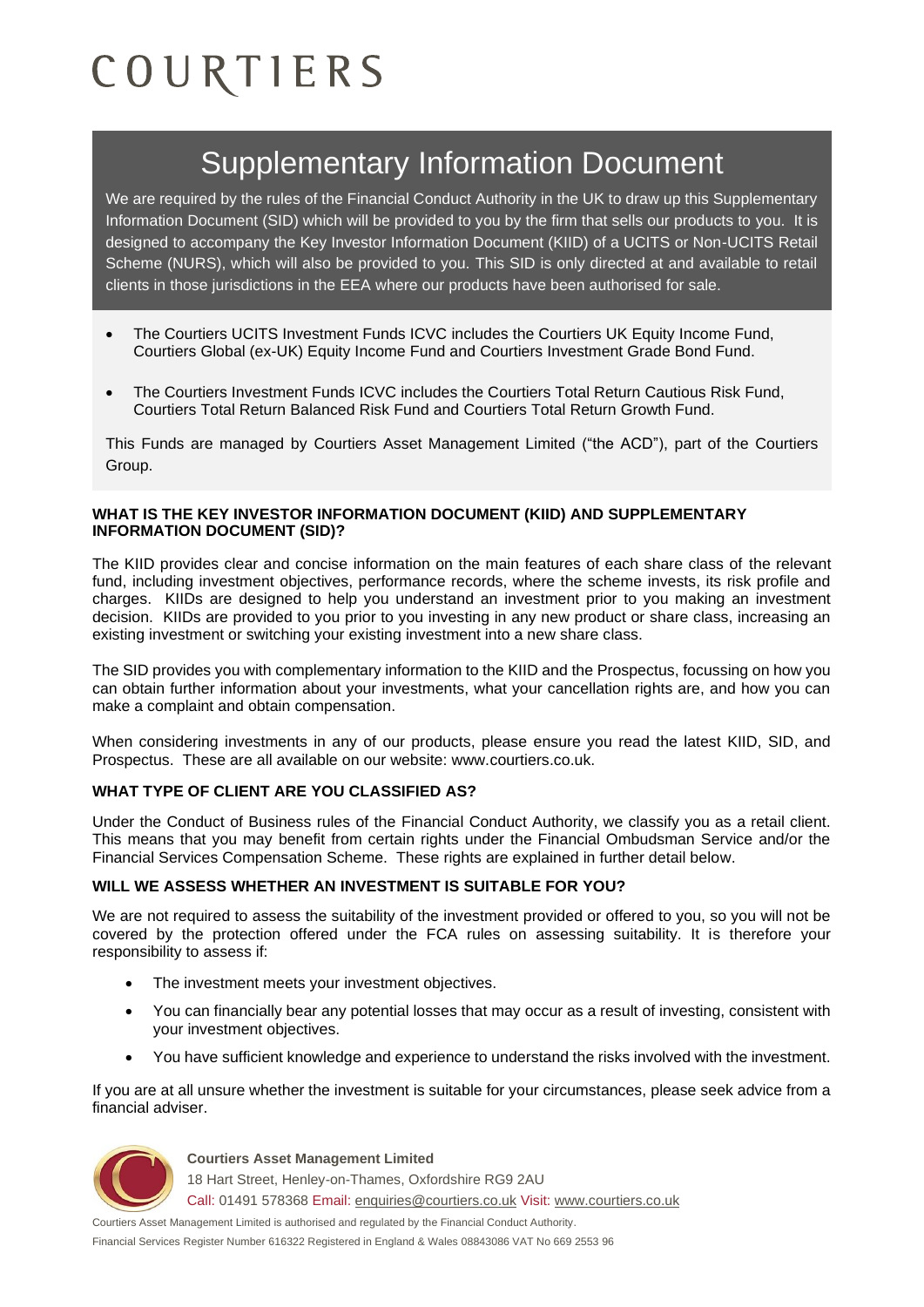## **HOW CAN YOU HOLD THE PRODUCTS?**

If you are a retail investor based in the UK your products may be held in a wrapper. The wrappers currently available to you through Courtiers Investment Services Ltd are a Self-invested Personal Pension (SIPP) and Individual Savings Accounts (ISA). Alternatively you can invest directly in the Courtiers Funds through Courtiers Asset Management Ltd, without a wrapper. We recommend that you seek advice from your financial adviser and tax adviser on what is suitable for you.

#### **HOW CAN YOU INVEST?**

You can buy or sell shares in any of our Funds on any UK business day. You need to contact us with your instruction before 3pm in order for us to deal at the price calculated on that day. Instructions received and accepted after that time will be dealt with at the price calculated on the next business day. All of the Courtiers Funds are valued at 10pm each UK business day.

| <b>COURTIERS FUNDS</b>                             | <b>Share Class</b>    | <b>Minimum</b><br>investment and<br>holding | Minimum top up<br>investment or<br>redemption |
|----------------------------------------------------|-----------------------|---------------------------------------------|-----------------------------------------------|
| <b>Total Return Cautious Risk Fund</b>             | Accumulation          | £1,000                                      | £1,000                                        |
| <b>Total Return Balanced Risk Fund</b>             | Accumulation          | £1,000                                      | £1,000                                        |
| <b>Total Return Growth Fund</b>                    | Accumulation          | £1,000                                      | £1,000                                        |
| <b>Global (ex-UK) Equity Income</b><br><b>Fund</b> | R Class, Accumulation | £1,000                                      | £1,000                                        |
|                                                    | I Class, Accumulation | £5,000,000                                  | £1,000                                        |
| <b>UK Equity Income Fund</b>                       | R Class, Accumulation | £1,000                                      | £1,000                                        |
|                                                    | I Class, Accumulation | £5,000,000                                  | £1,000                                        |
|                                                    | I Class, Income       | £5,000,000                                  | £1,000                                        |
| <b>Investment Grade Bond Fund</b>                  | R Class, Accumulation | £1,000                                      | £1,000                                        |
|                                                    | I Class, Accumulation | £5,000,000                                  | £1,000                                        |

The minimum lump sum investment levels for each Courtiers Fund and share class are:

Settlement for investment is required at the time of placing the instruction.

To invest in the Courtiers SIPP or ISA wrappers, please contact Courtiers Investment Services Ltd using the details below and we can provide you with the relevant application form and offer further instructions.

Tel: [01491 578 368](tel:+44%20%280%29%201491%20578%20368) Enquiries@courtiers.co.uk

#### **Courtiers Investment Services Ltd**

18 Hart Street Henley on Thames Oxfordshire RG9 2AU

To invest directly in the Courtiers Funds or for any further information, you can contact us in a variety of ways:

#### Tel: [01491 578 368](tel:+44%20%280%29%201491%20578%20368) Email: [enquiries@courtiers.co.uk](mailto:enquiries@courtiers.co.uk) Write to: **Courtiers Asset Management Ltd, 18 Hart Street, Henley on Thames, Oxfordshire, RG9 2AU**

Please note that calls may be recorded to maintain and improve service levels.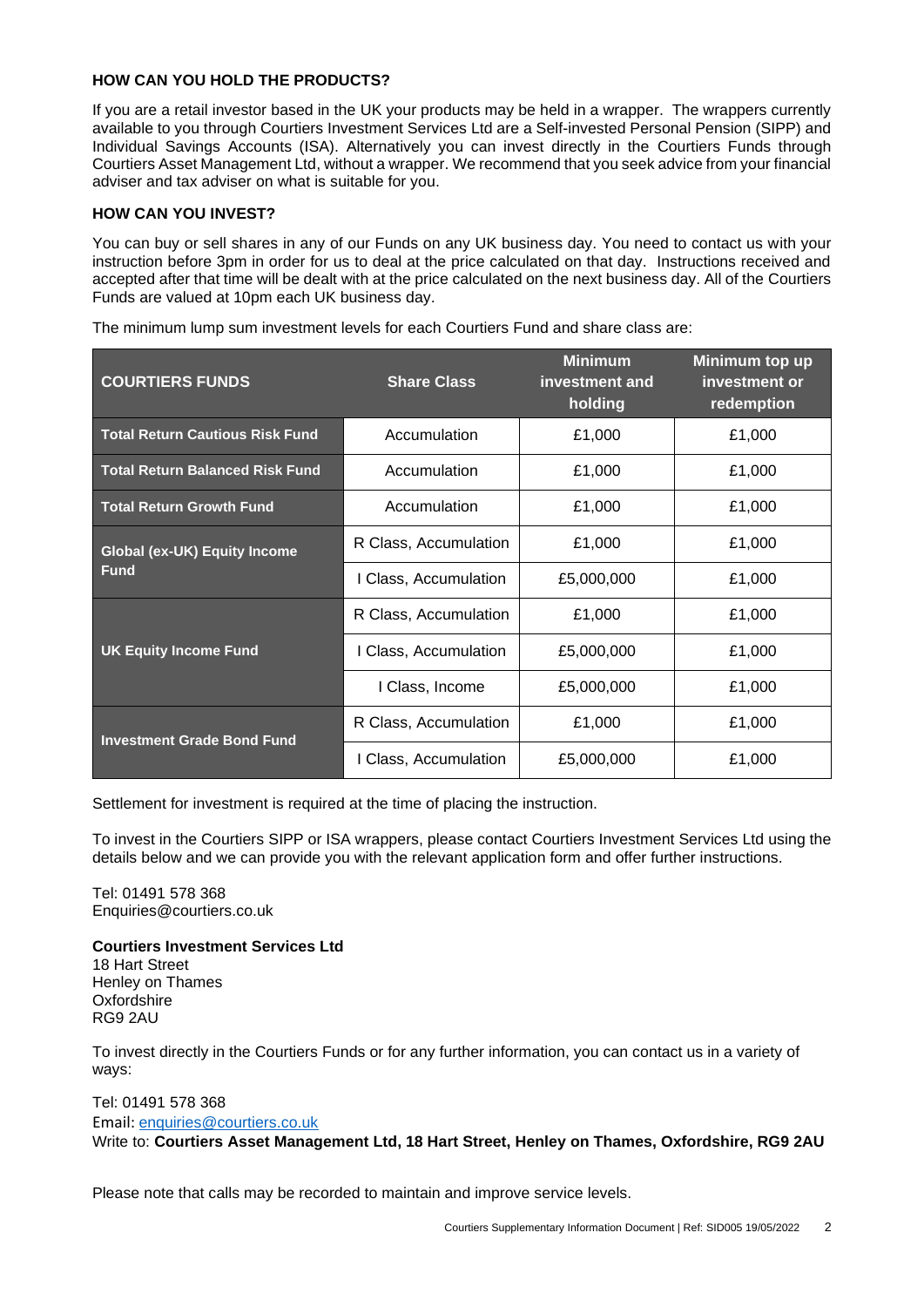#### **WHAT IF YOU CHANGE YOUR MIND?**

If you purchased one of our products following a personal recommendation from your financial adviser, you are entitled to cancel your investment if you change your mind. If you wish to cancel, you need to tell us within fourteen days from the day you receive the confirmation of your investment.

To cancel, you need to notify us within the fourteen day period by sending a signed letter to either Courtiers Investment Services Ltd or Courtiers Asset Management Ltd (depending on who you are contracted with), at 18 Hart Street, Henley-on-Thames, Oxfordshire RG9 2AU. If you cancel, you do not need to pay any extra fees (but your financial adviser and/or tax adviser may still charge you). We will unwind your investment and return the proceeds to you. These may not match the original investment amount if market movements have affected the price. If you do not cancel within the fourteen day period, your investment in the product will continue until you decide to sell it.

If you did not receive a personal recommendation from your financial adviser, you do not have a right to cancel.

#### **HOW DO YOU SELL YOUR INVESTMENT?**

You may sell some or all of your shares at any time. You need to tell us to do so in writing by sending a signed letter to either Courtiers Investment Services Ltd or Courtiers Asset Management Ltd (depending on who you are contracted with), 18 Hart Street, Henley-on-Thames, Oxfordshire RG9 2AU.

#### **DILUTION LEVY**

When you purchase or sell all or part of your investment, we may charge a dilution levy. The levy aims to mitigate the adverse effect that the costs involved in purchasing or selling units can have on a Fund. The levy may be applied when there are large levels of net purchases or sales, on large deals or where the ACD is of the opinion that it is in the best interests of existing, continuing or potential investors in the Fund.

| <b>Authorised Corporate Director</b> | <b>Courtiers Asset Management Limited</b>    |
|--------------------------------------|----------------------------------------------|
| <b>Fund Manager</b>                  | <b>Courtiers Asset Management Limited</b>    |
| <b>Depositary</b>                    | Citibank Europe plc, UK Branch               |
| <b>Auditor</b>                       | <b>Ernst &amp; Young LLP</b>                 |
| <b>Administrator</b>                 | <b>JTC Fund Solutions (Guernsey) Limited</b> |
| Registrar                            | <b>Courtiers Investment Services Limited</b> |
| <b>ISA/SIPP Plan Manager</b>         | <b>Courtiers Investment Services Limited</b> |
| <b>Regulator</b>                     | <b>Financial Conduct Authority</b>           |

#### **KEY PARTIES**

#### **KEY FINANCIAL REPORTING DATES**

The key financial reporting dates are as follows:

| Accounting Reference Date (i.e.<br>financial year end):         | 30 September          |
|-----------------------------------------------------------------|-----------------------|
| <b>Half-yearly Accounting Period:</b>                           | 1 October - 31 March  |
| <b>Publication of Annual and Half-yearly</b><br><b>Reports:</b> | 31 January and 31 May |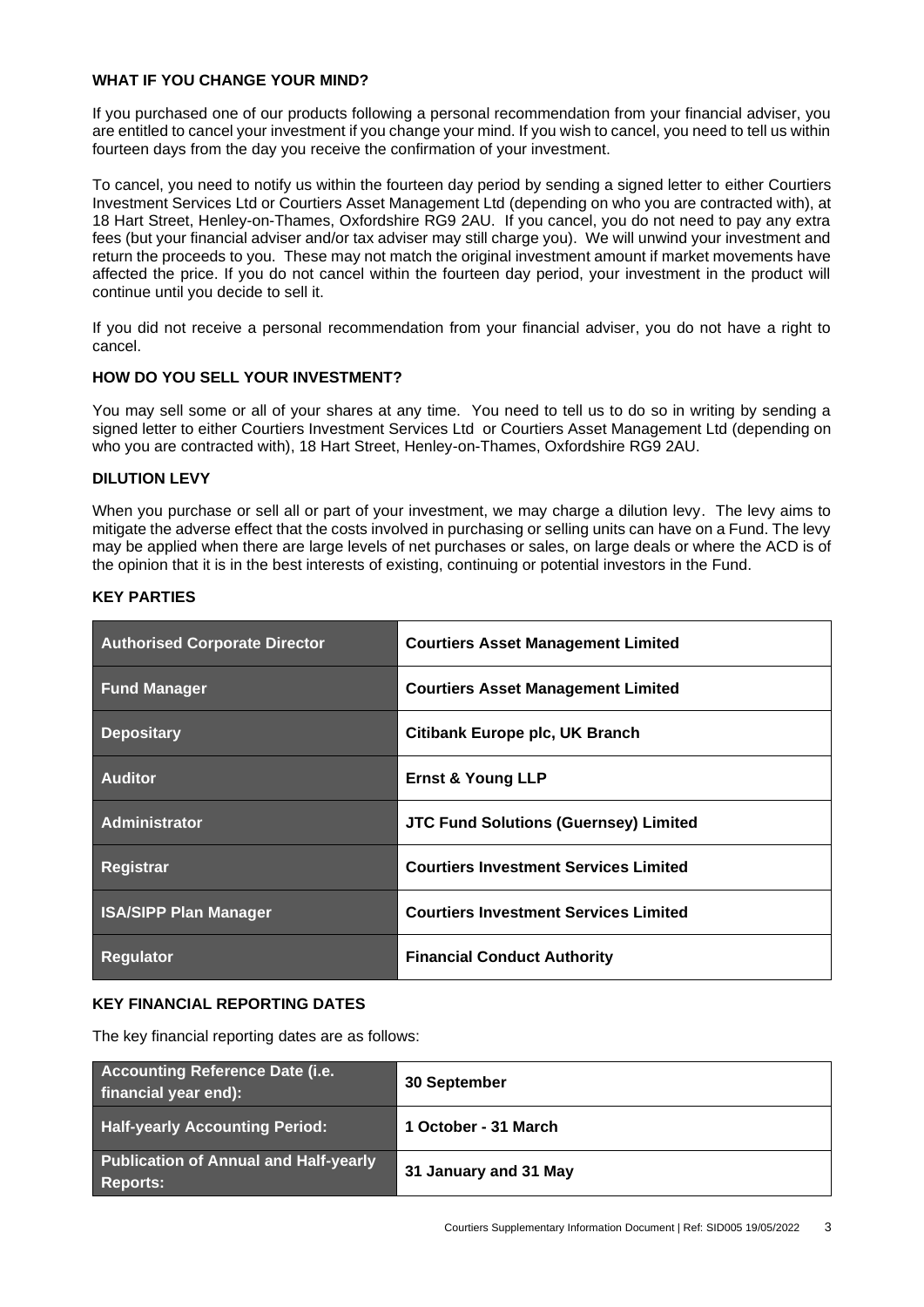#### **WHAT IF YOU HAVE A COMPLAINT?**

If you wish to make a complaint about any aspect of a product, or to request a copy of our Complaints Handling Procedures, please contact:

The Compliance Officer, Courtiers Asset Management Limited, 18 Hart Street, Henley-on-Thames, Oxfordshire RG9 2AU.

If we do not resolve your complaint to your satisfaction, you may be entitled to refer it to the **Financial Ombudsman Service at Exchange Tower, London E14 9SR, United Kingdom (telephone 0800 023 4567)**. You can contact them by email at [complaint.info@financial-ombudsman.org.uk.](mailto:complaint.info@financial-ombudsman.org.uk) We will also remind you of these rights when we respond to your complaint.

If you have a complaint about any service that you received from your financial adviser in connection with this product (i.e. financial advice), you will need to complain to your financial adviser.

#### **WHAT IF WE CANNOT PAY AMOUNTS OWED TO YOU?**

We are covered by the Financial Services Compensation Scheme which, in certain circumstances, can pay compensation when an authorised firm (like us) is unable to pay investors (like you).

The scheme only covers an amount equal to 100% of the first £85,000 owed to you. You can find out more information on compensation arrangements by visiting www.fscs.org.uk or by writing to:

The Financial Services Compensation Scheme, 10th Floor, Beaufort House, 15 St Botolph Street, London, EC3A 7QU, United Kingdom.

### **TAX OBLIGATIONS IN RELATION TO YOUR INVESTMENT**

#### *General Tax Considerations*

The Prospectus sets out some of the tax considerations you will need to know and consider. We advise you to read the tax section carefully before investing. It provides a general summary of the current UK tax law and HM Revenue & Customs practice relevant to your investments. It only looks at general tax aspects and not your specific facts and circumstances. Please note the Prospectus does not provide tax advice which you should seek from your tax adviser or financial adviser.

It is prudent to consider whether any income from your investment will be subject to UK income tax. If your income is above certain levels, you may be faced with a tax liability on any income. Interest distributions may have UK income tax deducted from them so you may be able to reclaim some of the tax.

Switching or selling products may be subject to capital gains tax if your gains over a tax year period are above the relevant amount that is tax-free for that year (the so-called annual exemption).

Tax laws and policies are subject to change. If you have an international connection, you may be subject to more than one tax regime. We strongly advise you to consult your professional advisers regarding you own personal tax position, particularly if you reside outside the UK.

Obligations under the Foreign Account Tax and Compliance Act (FATCA) and similar provisions.

We may require additional documentation or information from you in order to fulfil the requirements of FATCA and reserve our right to do so. You should also note that there are similar provisions which may mean that we have to request information from you and/or supply it to tax authorities either automatically or on request.

#### **GOVERNING LAW**

The legal relationship as well as any contract concluded between you and us shall be governed by and interpreted in accordance with the laws of England & Wales. The contract(s) will be subject to the nonexclusive jurisdiction of the Courts of England & Wales.